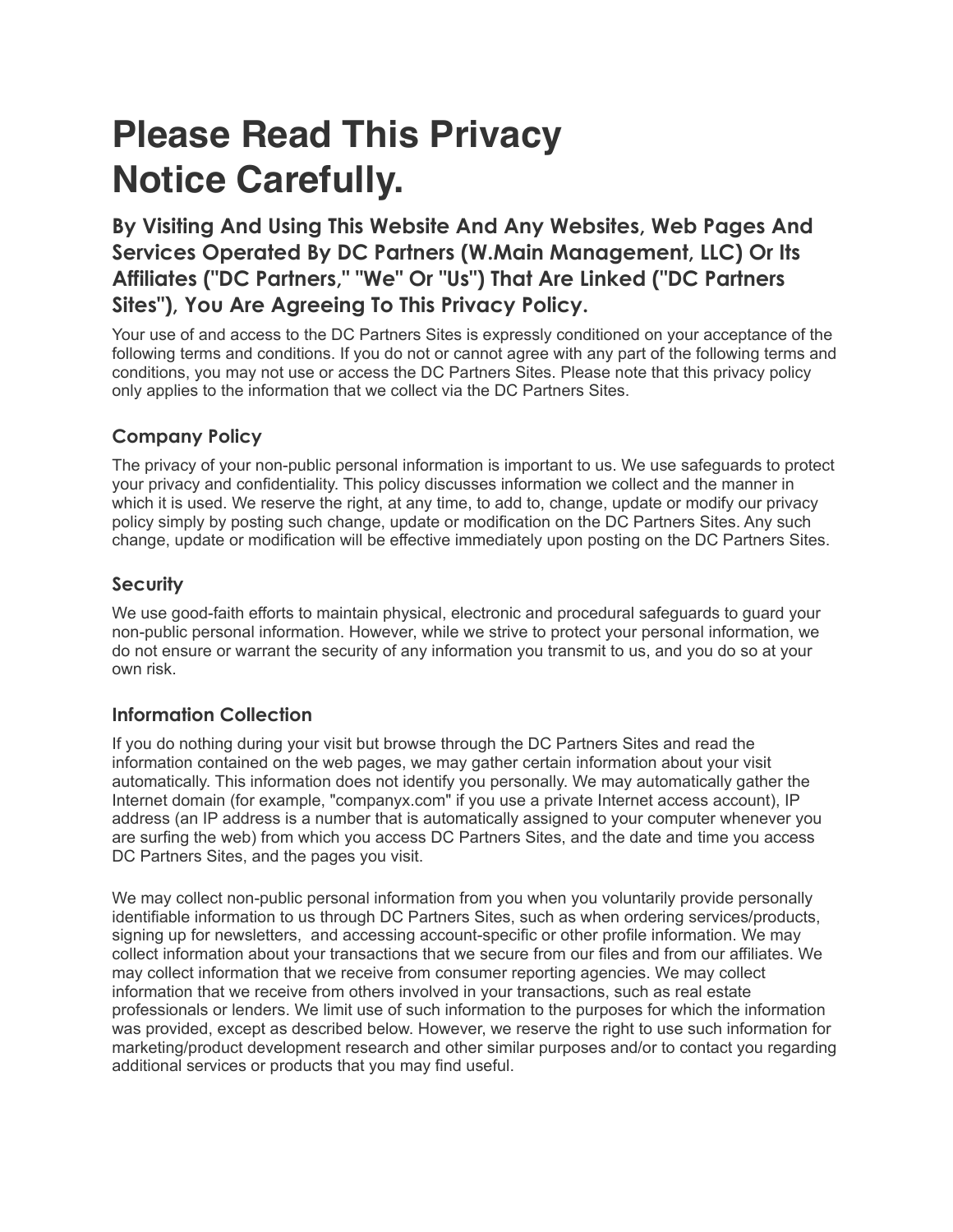We may also release your information to others when we believe, in good faith, that such release is reasonably necessary to (i) comply with law, (ii) enforce or apply the terms of any of our user agreements, or (iii) protect the rights, property or safety of DC Partners, DC Partners' users or others. We may also sell, transfer and disclose your information as part of a business divestiture, sale, merger, or acquisition of all or a part of our business.

If you send an electronic mail (email) message that includes personally identifiable information, for example, in an email message containing an inquiry, we will use that information to respond to your inquiry. Remember that email is not necessarily secure against interception or other disclosure. If your communication is very sensitive, or includes information such as your bank account, charge card or social security number, you should not send it in an email.

We may use "cookies" to improve our service to you. Cookies may help us recall a previous visit. The cookies we use do not collect personally identifiable information, and we do not use them to determine your identity.

Cookies are small files stored in your computer's hard drive by your web browser. When you access DC Partners Sites, our computer server will access these cookies so that it can recognize your computer, and make using the website easier for you. For example, cookies allow us to remember your username and password to save you having to retype it every time you visit DC Partners Sites.

For our European customers: on May 26, 2011, a new directive was passed by the European Union (EU) that requires all companies to obtain "free specific and informed consent" from all European visitors to their website in order to capture cookies. The law requires "opt in" functionality, only allowing cookies to be placed on computers where the user has given his or her consent in advance. Once consent is obtained we will not need to request permission again in the future unless you delete your cookies. If you believe that you qualify under the EU Cookies Directive but did not receive the opportunity to opt-in or opt-out at our DC Partners Sites, please submit an email to [info@dcpartnersusa.com](mailto:info@dcpartnersusa.com) and include the website you are visiting, so we can identify and resolve the issue.

If you are not comfortable with this use, you may configure your browser to be notified when cookies are to be received and to provide you with the option of refusing cookies. However, please note that if you have "disabled" cookies in your browser this way or you have "opted out" you may not be able to use certain features on the DC Partners Sites.

Most web browsers allow some control of most cookies through the browser settings. To find out more about cookies, including how to see what cookies have been set and how to manage and delete them, visit [www.allaboutcookies.org](http://www.allaboutcookies.org/).

To opt out of being tracked by Google Analytics across all websites visit [http://tools.google.com/](http://tools.google.com/dlpage/gaoptout) [dlpage/gaoptout](http://tools.google.com/dlpage/gaoptout).

## **YouTube Cookies**

We embed videos from our official YouTube channel using YouTube's privacy-enhanced mode. This mode may set cookies on your computer once you click on the YouTube video player, but YouTube will not store personally-identifiable cookie information for playbacks of embedded videos using the privacy-enhanced mode. To find out more please visit [YouTube's embedding videos information](http://www.google.com/support/youtube/bin/answer.py?hl=en-GB&answer=171780)  [page](http://www.google.com/support/youtube/bin/answer.py?hl=en-GB&answer=171780).

**Employees**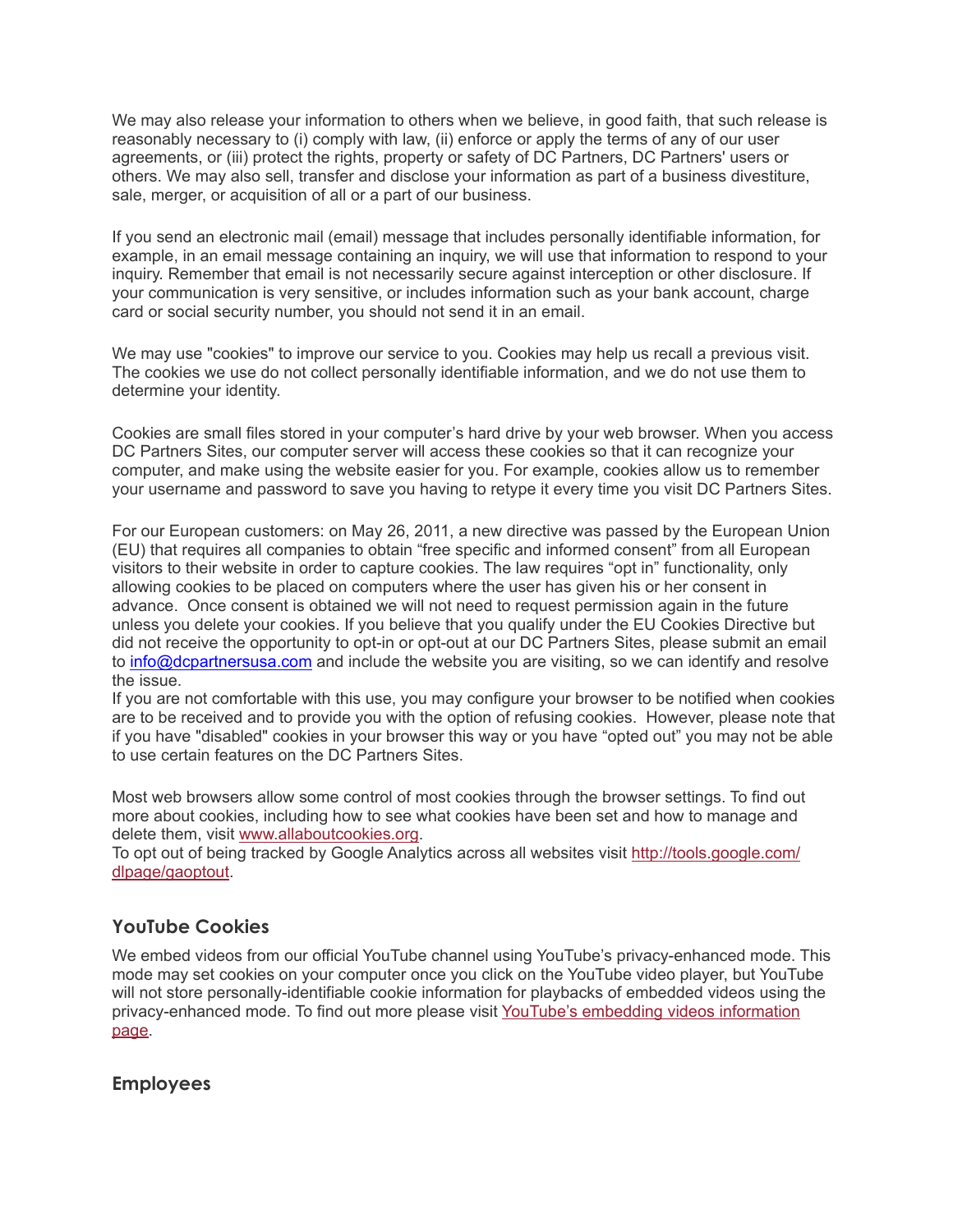Our employees and agents may view information that you provide us in order to perform their jobs and service you. We do not authorize access to non-public personal information about you to those individuals who do not need to know that information in order to provide products or services to you, or as otherwise provided herein.

## **Sharing**

We may disclose any information that we collect about you to our affiliates or non-affiliated third parties as permitted by law. We also may disclose information about our customers or former customers and others to the following types of non-affiliated companies that perform marketing services on our behalf or with whom we have joint marketing agreements:

- Financial service providers such as companies engaged in banking, consumer finance, securities and insurance
- Non-financial companies such as envelope stuffers and other fulfillment service providers

## **Links To Other Websites**

DC Partners Sites may contain links to websites that are provided and maintained exclusively by third parties. Websites provided and maintained by third parties are not subject to this privacy policy. Please review the privacy policies on those websites to understand their personal information handling practices. We make no representations concerning the privacy policies of these third-party websites.

## **Questions**

If you have questions about our privacy policy, you may contact us at [info@dcpartnersusa.com](mailto:info@dcpartnersusa.com). Please provide the webmaster with information about the specific DC Partners Sites about which you are inquiring.

Effective Date: 01/01/2020

## **Privacy Notice for California Residents**

Pursuant to the California Consumer Privacy Act of 2018 ("CCPA"), DC Partners and its subsidiary companies W.Main Management LLC (collectively, "DC Partners") are providing this **Privacy Notice for California Residents** ("CCPA Notice"). This CCPA Notice supplements the information contained in DC Partners' existing privacy notice and applies solely to all visitors, users and others who reside in the State of California or are considered California Residents ("consumers" or "you"). Terms used but not defined shall have the meaning ascribed to them in the CCPA.

#### Information DC Partners Collects

DC Partners collects information that identifies, relates to, describes, references, is capable of being associated with, or could reasonably be linked, directly or indirectly, with a particular consumer, household, or device. Most of the information that DC Partners collects in the course of its regular business is already protected pursuant to the Gramm-Leach-Bliley Act (GLBA). Additionally, much of this information comes from government records or other information already in the public domain. Personal information under the CCPA does not include:

- Publicly available information from government records.
- Deidentified or aggregated consumer information.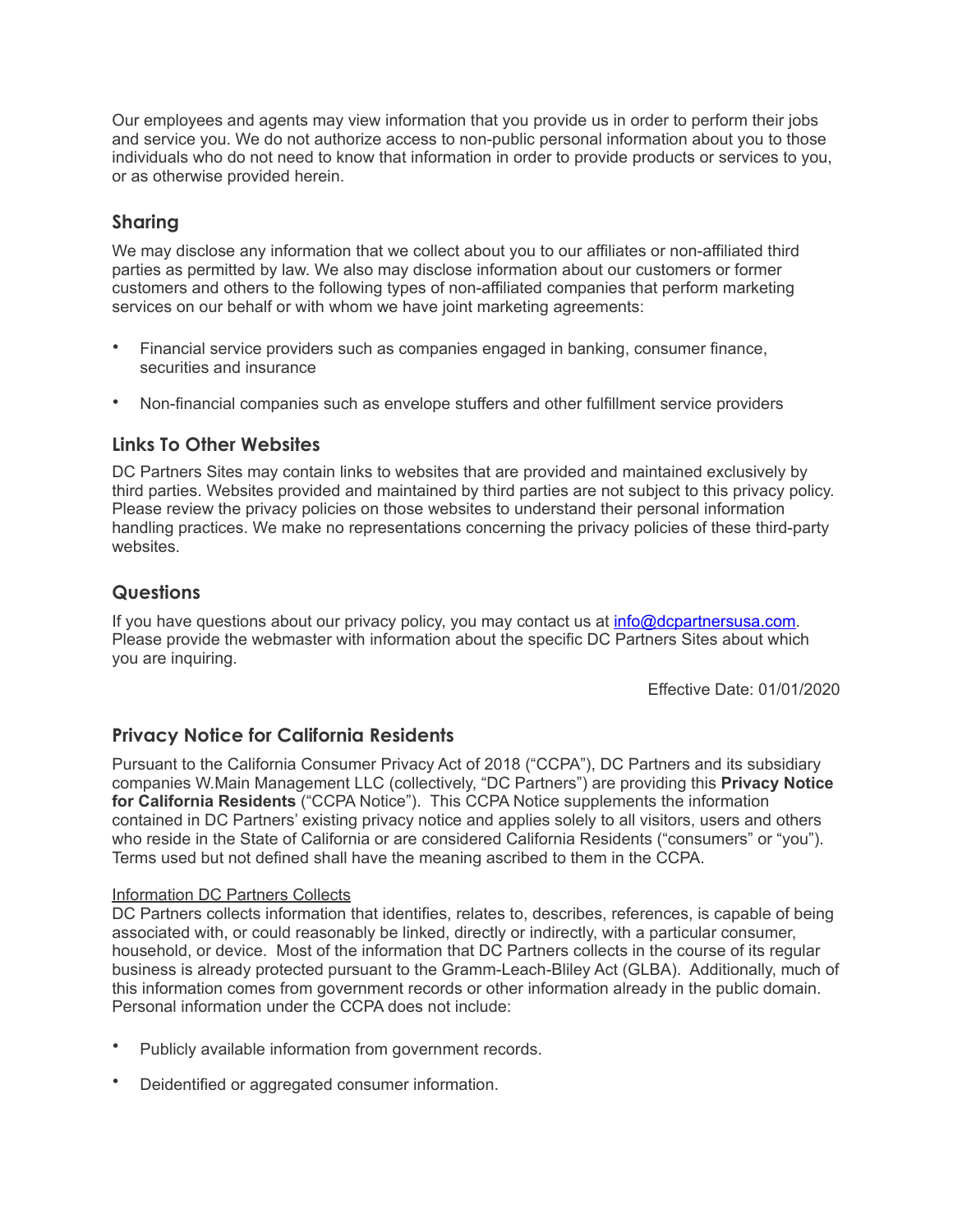• Certain personal information protected by other sector-specific federal or California laws, including but not limited to the Fair Credit Reporting Act (FCRA), GLBA and California Financial Information Privacy Act (FIPA).

Specifically, DC Partners has collected the following categories of personal information from consumers within the last twelve (12) months:

DC Partners Sites may contain links to websites that are provided and maintained exclusively by third parties. Websites provided and maintained by third parties are not subject to this privacy policy. Please review the privacy policies on those websites to understand their personal information handling practices. We make no representations concerning the privacy policies of these third-party websites.

|    | Category                                                                                                                  | <b>Examples</b>                                                                                                                                                                                                                                                                                                                                                                                                                                                                                                                                        | <b>Collected?</b> |
|----|---------------------------------------------------------------------------------------------------------------------------|--------------------------------------------------------------------------------------------------------------------------------------------------------------------------------------------------------------------------------------------------------------------------------------------------------------------------------------------------------------------------------------------------------------------------------------------------------------------------------------------------------------------------------------------------------|-------------------|
| A. | Identifiers.                                                                                                              | A real name, alias, postal address,<br>unique personal identifier, online<br>identifier, Internet Protocol<br>address, email address, account<br>name, Social Security number,<br>driver's license number, passport<br>number, or other similar<br>identifiers.                                                                                                                                                                                                                                                                                        | <b>YES</b>        |
| B. | Personal information categories<br>listed in the California Customer<br>Records statute (Cal. Civ. Code<br>§ 1798.80(e)). | A name, signature, Social<br>Security number, physical<br>characteristics or description,<br>address, telephone number,<br>passport number, driver's license<br>or state identification card<br>number, insurance policy number,<br>education, employment,<br>employment history, bank<br>account number, credit card<br>number, debit card number, or<br>any other financial information,<br>medical information, or health<br>insurance information. Some<br>personal information included in<br>this category may overlap with<br>other categories. | <b>YES</b>        |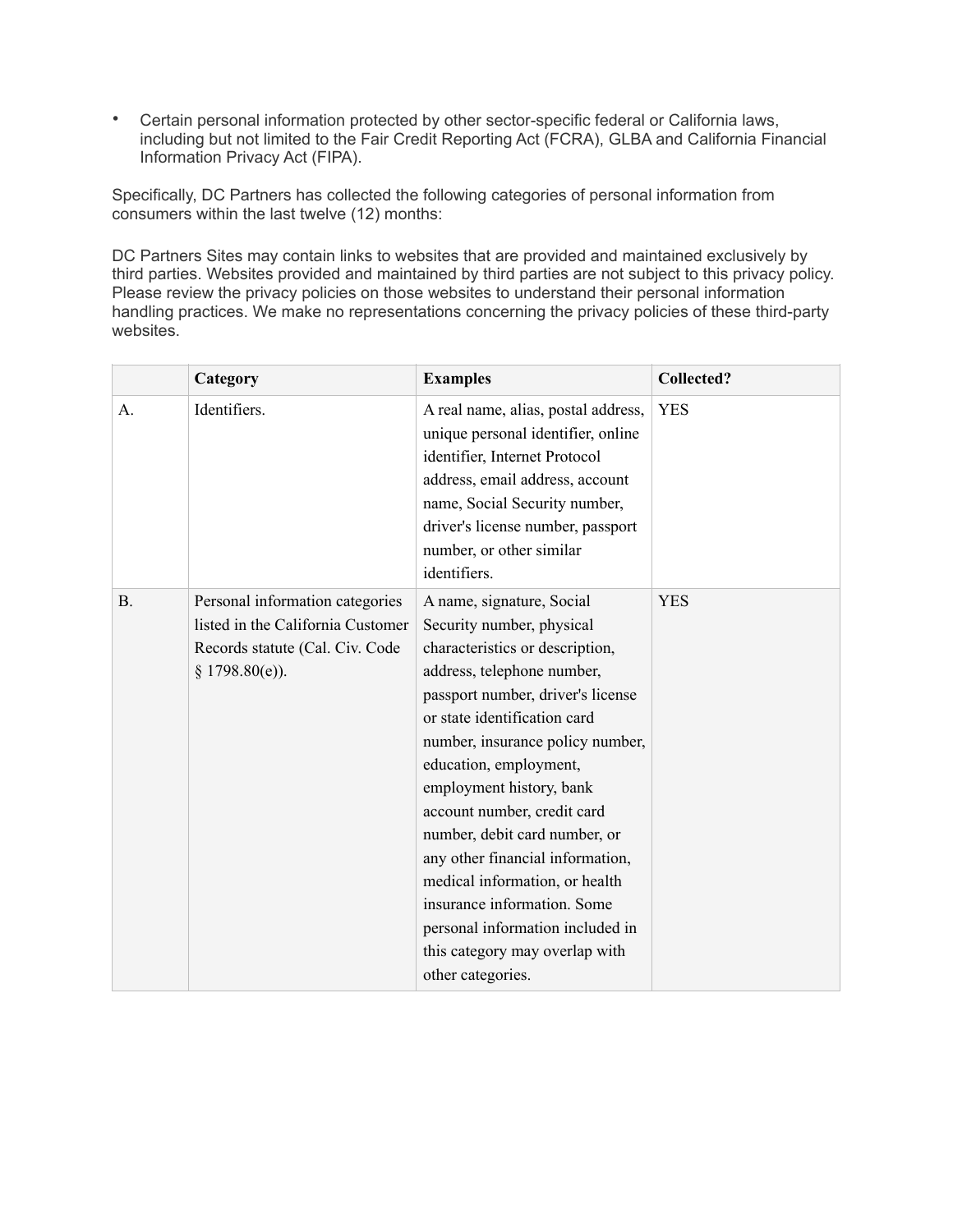| C. | Protected classification<br>characteristics under California<br>or federal law. | Age (40 years or older), race,<br>color, ancestry, national origin,<br>citizenship, religion or creed,<br>marital status, medical condition,<br>physical or mental disability, sex<br>(including gender, gender<br>identity, gender expression,<br>pregnancy or childbirth and<br>related medical conditions),<br>sexual orientation, veteran or<br>military status, genetic<br>information (including familial<br>genetic information). | <b>YES</b> |
|----|---------------------------------------------------------------------------------|------------------------------------------------------------------------------------------------------------------------------------------------------------------------------------------------------------------------------------------------------------------------------------------------------------------------------------------------------------------------------------------------------------------------------------------|------------|
| D. | Commercial information.                                                         | Records of personal property,<br>products or services purchased,<br>obtained, or considered, or other<br>purchasing or consuming<br>histories or tendencies.                                                                                                                                                                                                                                                                             | <b>YES</b> |
| Ε. | Biometric information.                                                          | Genetic, physiological,<br>behavioral, and biological<br>characteristics, or activity<br>patterns used to extract a<br>template or other identifier or<br>identifying information, such as,<br>fingerprints, faceprints, and<br>voiceprints, iris or retina scans,<br>keystroke, gait, or other physical<br>patterns, and sleep, health, or<br>exercise data.                                                                            | <b>YES</b> |
| F. | Internet or other similar network<br>activity.                                  | Browsing history, search history,<br>information on a consumer's<br>interaction with a website,<br>application, or advertisement.                                                                                                                                                                                                                                                                                                        | <b>YES</b> |
| G. | Geolocation data.                                                               | Physical location or movements.                                                                                                                                                                                                                                                                                                                                                                                                          | <b>YES</b> |
| Н. | Sensory data.                                                                   | Audio, electronic, visual,<br>thermal, olfactory, or similar<br>information.                                                                                                                                                                                                                                                                                                                                                             | <b>YES</b> |
| I. | Professional or employment-<br>related information.                             | Current or past job history or<br>performance evaluations.                                                                                                                                                                                                                                                                                                                                                                               | <b>YES</b> |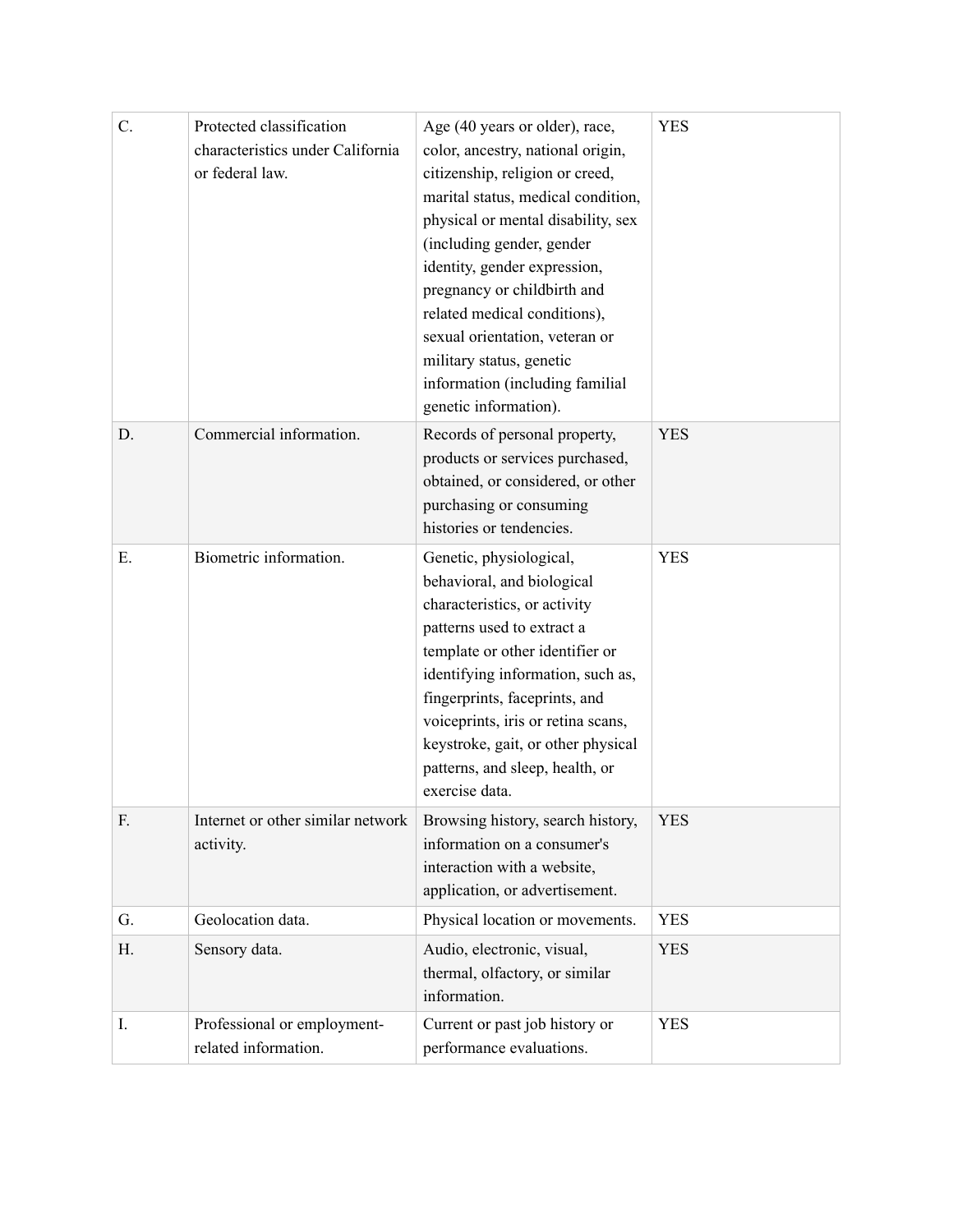| J. | Non-public education                  | Education records directly related   YES |  |
|----|---------------------------------------|------------------------------------------|--|
|    | information (per the Family           | to a student maintained by an            |  |
|    | <b>Educational Rights and Privacy</b> | educational institution or party         |  |
|    | Act (20 U.S.C. Section 1232g,         | acting on its behalf, such as            |  |
|    | 34 C.F.R. Part 99)).                  | grades, transcripts, class lists,        |  |
|    |                                       | student schedules, student               |  |
|    |                                       | identification codes, student            |  |
|    |                                       | financial information, or student        |  |
|    |                                       | disciplinary records.                    |  |

DC Partners obtains the categories of personal information listed above from the following categories of sources:

- Directly and indirectly from customers, their designees or their agents (For example, realtors, lenders, attorneys, etc.)
- Directly and indirectly from activity on DC Partners' website or other applications.
- From third-parties that interact with DC Partners in connection with the services we provide.

#### Use of Personal Information

DC Partners may use or disclose the personal information we collect for one or more of the following purposes:

- To fulfill or meet the reason for which the information is provided.
- To provide, support, personalize, and develop our website, products, and services.
- To create, maintain, customize, and secure your account with DC Partners.
- To process your requests, purchases, transactions, and payments and prevent transactional fraud.
- To prevent and/or process claims.
- To assist third party vendors/service providers who complete transactions or perform services on DC Partners' behalf.
- As necessary or appropriate to protect the rights, property or safety of DC Partners, our customers or others.
- To provide you with support and to respond to your inquiries, including to investigate and address your concerns and monitor and improve our responses.
- To personalize your website experience and to deliver content and product and service offerings relevant to your interests, including targeted offers and ads through our website, third-party sites, and via email or text message (with your consent, where required by law).
- To help maintain the safety, security, and integrity of our website, products and services, databases and other technology assets, and business.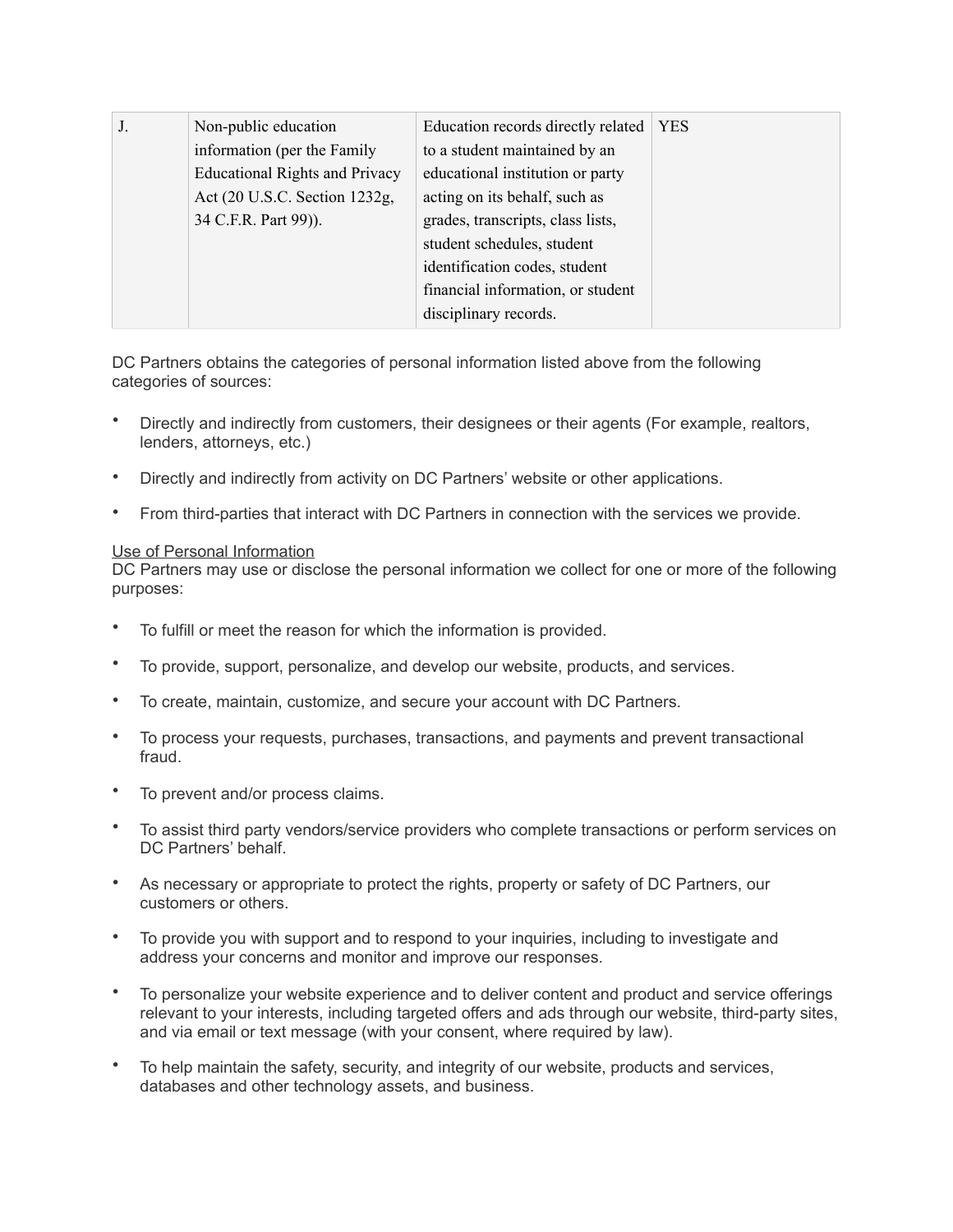- To respond to law enforcement or regulator requests as required by applicable law, court order, or governmental regulations.
- Auditing for compliance with federal and state laws, rules and regulations.
- Performing services including maintaining or servicing accounts, providing customer service, processing or fulfilling orders and transactions, verifying customer information, processing payments, providing advertising or marketing services or other similar services.
- To evaluate or conduct a merger, divestiture, restructuring, reorganization, dissolution, or other sale or transfer of some or all of our assets, whether as a going concern or as part of bankruptcy, liquidation, or similar proceeding, in which personal information held by us is among the assets transferred.

DC Partners will not collect additional categories of personal information or use the personal information we collected for materially different, unrelated, or incompatible purposes without providing you notice.

Disclosure of Personal Information to Affiliated Companies and Nonaffiliated Third Parties DC Partners does not sell your personal information to nonaffiliated third parties. DC Partners may share your information with those you have designated as your agent in the course of your transaction (for example, a realtor or a lender). DC Partners may disclose your personal information to a third party for a business purpose. Typically, when we disclose personal information for a business purpose, we enter a contract that describes the purpose and requires the recipient to both keep that personal information confidential and not use it for any purpose except performing the contract.

We share your personal information with the following categories of third parties:

- Service providers and vendors (For example, search companies, mobile notaries, and companies providing credit/debit card processing, billing, shipping, repair, customer service, auditing, marketing, etc.)
- Affiliated Companies
- Litigation parties and attorneys, as required by law.
- Financial rating organizations, rating bureaus and trade associations.
- Federal and State Regulators, law enforcement and other government entities

In the preceding twelve (12) months, DC Partners has disclosed the following categories of personal information for a business purpose:

Category A: Identifiers

Category B: California Customer Records personal information categories

Category C: Protected classification characteristics under California or federal law

Category D: Commercial Information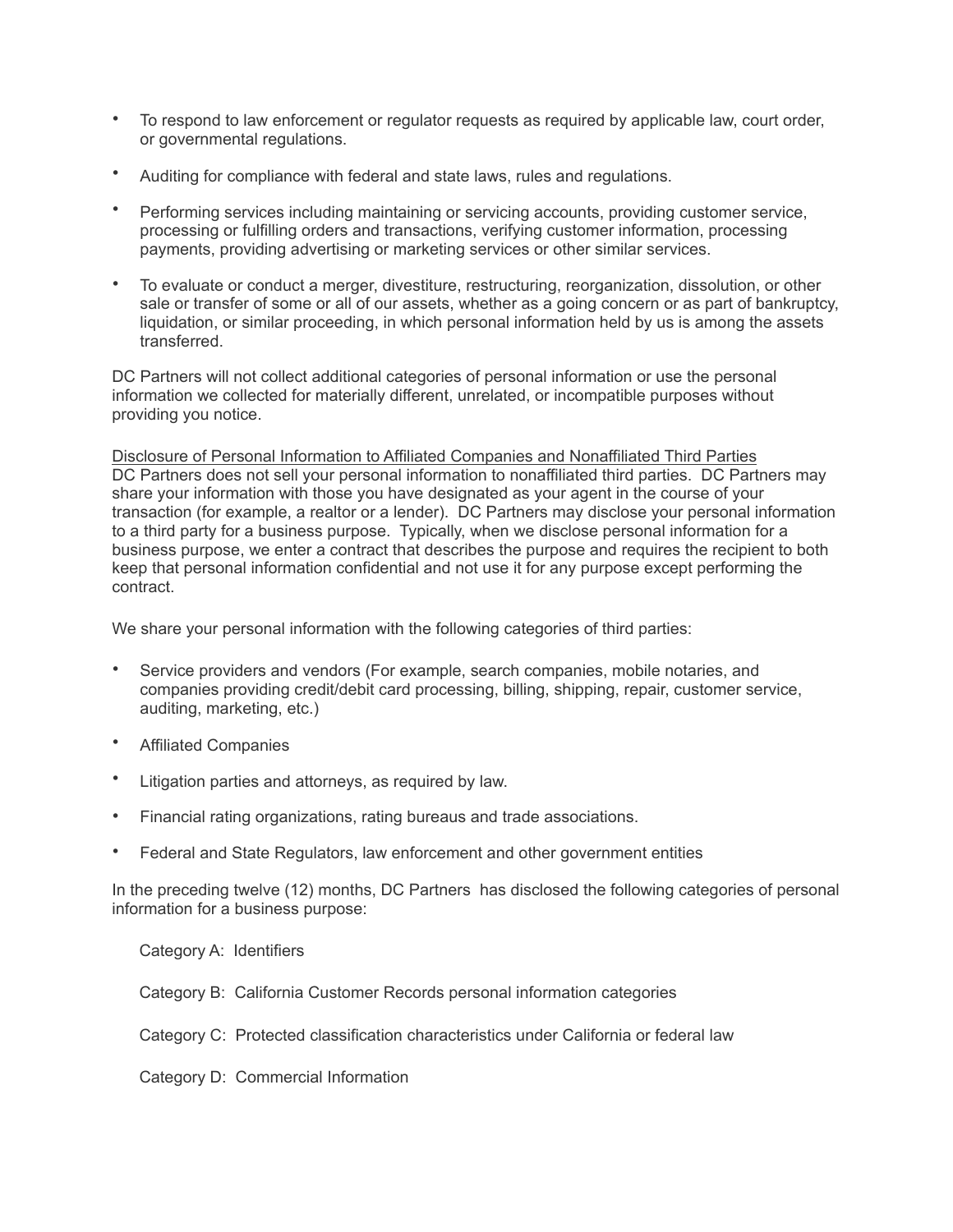#### Category E: Biometric Information

Category F: Internet or other similar network activity

Category G: Geolocation data

Category H: Sensory data

- Category I: Professional or employment-related information
- Category J: Non-public education information

Category K: Inferences

#### Consumer Rights and Choices

The CCPA provides consumers (California residents) with specific rights regarding their personal information. This section describes your CCPA rights and explains how to exercise those rights.

#### **Access to Specific Information and Data Portability Rights**

You have the right to request that DC Partners disclose certain information to you about our collection and use of your personal information over the past 12 months. Once we receive and confirm your verifiable consumer request, DC Partners will disclose to you:

- The categories of personal information DC Partners collected about you.
- The categories of sources for the personal information DC Partners collected about you.
- DC Partners business or commercial purpose for collecting that personal information.
- The categories of third parties with whom DC Partners shares that personal information.
- The specific pieces of personal information DC Partners collected about you (also called a data portability request).
- If DC Partners disclosed your personal data for a business purpose, a listing identifying the personal information categories that each category of recipient obtained.

#### **Deletion Request Rights**

You have the right to request that DC Partners delete any of your personal information we collected from you and retained, subject to certain exceptions. Once we receive and confirm your verifiable consumer request, DC Partners will delete (and direct our service providers to delete) your personal information from our records, unless an exception applies.

DC Partners may deny your deletion request if retaining the information is necessary for us or our service providers to:

1. Complete the transaction for which we collected the personal information, provide a good or service that you requested, take actions reasonably anticipated within the context of our ongoing business relationship with you, or otherwise perform our contract with you.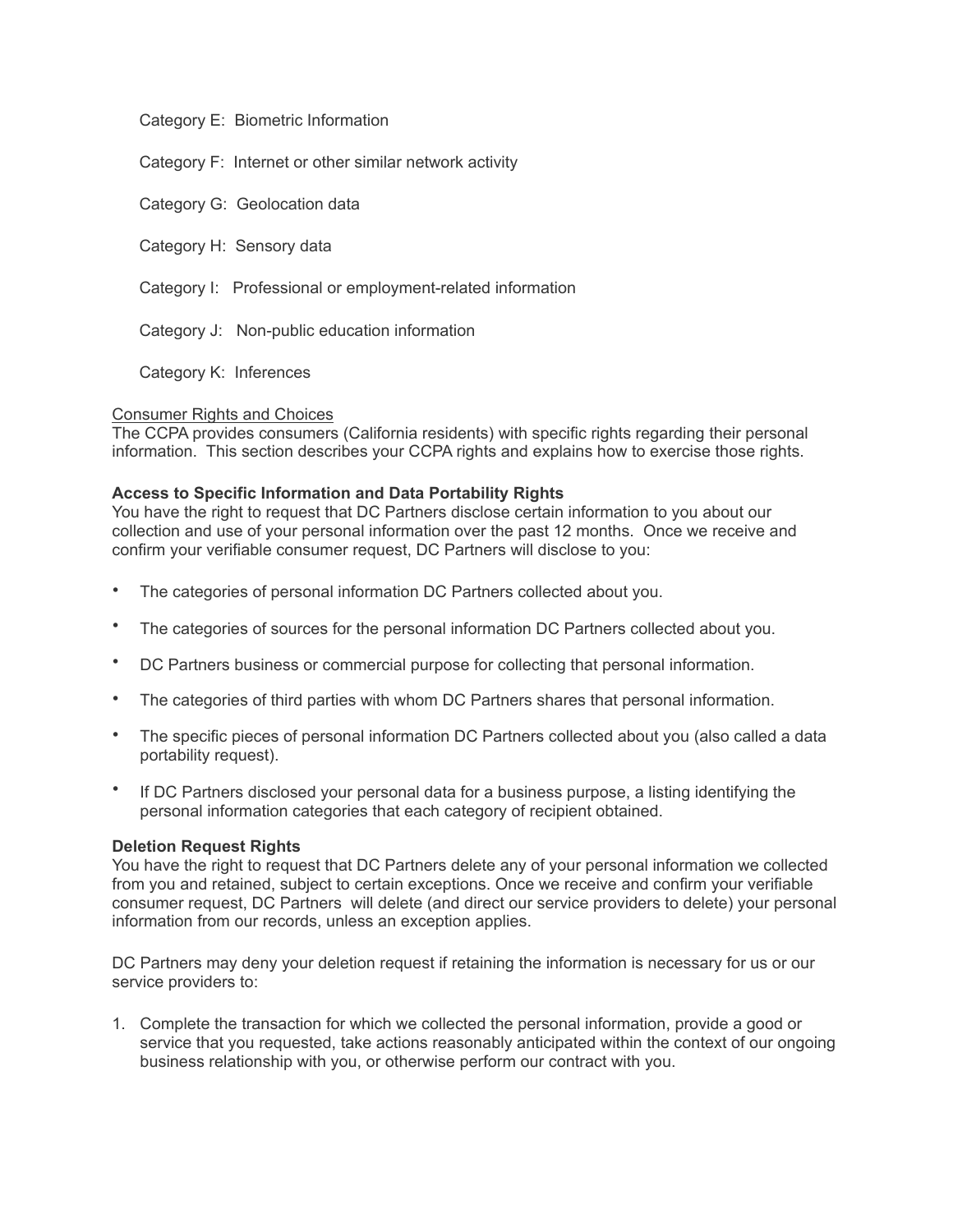- 2. Detect security incidents, protect against malicious, deceptive, fraudulent, or illegal activity, or prosecute those responsible for such activities.
- 3. Debug products to identify and repair errors that impair existing intended functionality.
- 4. Exercise free speech, ensure the right of another consumer to exercise their free speech rights, or exercise another right provided for by law.
- 5. Comply with the California Electronic Communications Privacy Act (Cal. Penal Code § 1546 *seq.*).
- 6. Engage in public or peer-reviewed scientific, historical, or statistical research in the public interest that adheres to all other applicable ethics and privacy laws, when the information's deletion may likely render impossible or seriously impair the research's achievement, if you previously provided informed consent.
- 7. Enable solely internal uses that are reasonably aligned with consumer expectations based on your relationship with us.
- 8. Comply with a legal obligation.
- 9. Make other internal and lawful uses of that information that are compatible with the context in which you provided it.

#### Exercising Access, Data Portability, and Deletion Rights

To exercise the access, data portability, and deletion rights described above, please submit a verifiable consumer request to us either:

- Calling us 281-565-1067
- Emailing us at [Info@dcpartnersusa.com](mailto:Info@dcpartnersusa.com)

Only you, or someone legally authorized to act on your behalf, may make a verifiable consumer request related to your personal information. You may also make a verifiable consumer request on behalf of your minor child.

To designate an authorized agent, please contact DC Partners through one of the methods mentioned above.

You may only make a verifiable consumer request for access or data portability twice within a 12 month period. The verifiable consumer request must:

- Provide sufficient information that allows us to reasonably verify you are the person about whom we collected personal information or an authorized representative.
- Describe your request with sufficient detail that allows us to properly understand, evaluate, and respond to it.

DC Partners cannot respond to your request or provide you with personal information if we cannot verify your identity or authority to make the request and confirm the personal information relates to you.

#### Response Timing and Format

We endeavor to respond to a verifiable consumer request within forty-five (45) days of its receipt. If we require more time (up to an additional 45 days), we will inform you of the reason and extension period in writing.